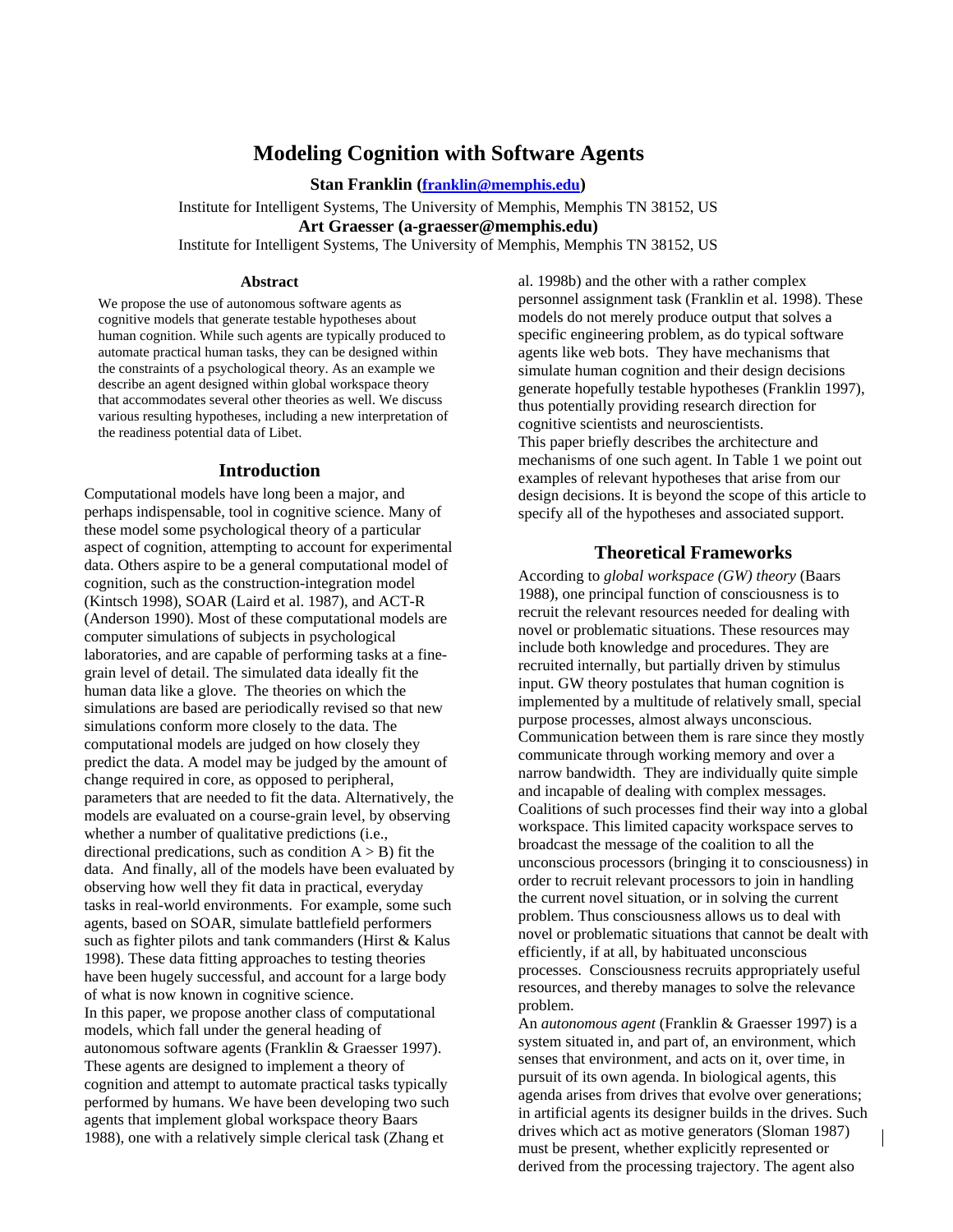acts in such a way as to possibly influence what it senses at a later time. In other words, it is structurally coupled to its environment (Maturana 1975). Biological examples of autonomous agents include humans and most animals. Non-biological examples include some mobile robots, and various computational agents, including artificial life agents, software agents and many computer viruses. We are immediately concerned with autonomous software agents, designed for specific tasks, and 'living' in real world computing systems such as operating systems, databases, or networks.

A *"conscious" software agent* is one that implements GW theory. In addition to modeling this theory (Franklin & Graesser 1999), such "conscious" software agents should be capable of more adaptive, more human-like operations, including being capable of creative problem solving in the face of novel and unexpected situations. However, there is no claim that the agent is a sentient being. What the agent truly feels or what the conscious experience actually is are not the relevant concerns.

IDA is one recent instantiation of our theory of intelligent software agents. IDA (Intelligent Distribution Agent) is a "conscious" software agent being developed for the US Navy (Franklin et al. 1998). At the end of each sailor's tour of duty, the sailor is assigned to a new billet. This assignment process is called distribution. The Navy employs some 280 people, called detailers, to effect these new assignments. IDA's task is to facilitate this process by completely automating the role of detailer. IDA must communicate with sailors via email in natural language, by understanding the content and producing life-like responses. Sometimes she will initiate conversations. She must access several databases, again understanding the

content. She must see that the Navy's needs are satisfied by adhering to some ninety policies. She must hold down moving costs, but also cater to the needs and desires of the sailor as well as is possible. This includes negotiating with the sailor via an email correspondence in natural language. Finally, she must write the orders and start them on the way to the sailor. A partial prototype of IDA with most of the functionality described is now up and running. It should be complete before the beginning of the year.

#### **Architecture and Mechanisms**

Table 1 succinctly specifies several of the underlying assumptions or hypotheses that guided the design of IDA Some of these assumptions and hypotheses are self-explanatory and are not directly addressed in this paper. Those under focus here will be discussed in some detail.

IDA is intended to model a broad range of human cognitive function. Her architecture is comprised of a number of different modules each devoted to particular cognitive processes. Table 2 lists most of these modules. It also gives pointers to the sources of their underlying computational mechanisms, and to the psychological theories they support.

The processors postulated by GW theory are implemented by codelets, small pieces of code, each an independent thread. These are specialized for some simple task and often play the role of demons waiting for appropriate conditions under which to act. There are several kinds of codelets, as will

| Module                  | <b>Hypotheses from Design Decisions</b>                                                                                                                                                                                      |  |  |
|-------------------------|------------------------------------------------------------------------------------------------------------------------------------------------------------------------------------------------------------------------------|--|--|
| Perception              | Much of human language understanding employs a combined bottom up/top down passing of activation through<br>a hierarchical conceptual net, with the most abstract concepts in the middle.                                    |  |  |
| <b>Working Memory</b>   | The contents of perception are written to working memory before becoming conscious.                                                                                                                                          |  |  |
| Long-term Memory        | Part, but not all, of working memory, the focus, is set aside as an interface with long-term associative memory                                                                                                              |  |  |
|                         | (LTM). Reads from LTM are made with cues taken from the focus and the resulting associations are written                                                                                                                     |  |  |
|                         | there. Writes to LTM are also made from the focus.                                                                                                                                                                           |  |  |
| Consciousness           | Human consciousness must have a mechanism for gathering processors (neuronal groups) into coalitions,                                                                                                                        |  |  |
|                         | another for conducting the competition, and yet another for broadcasting                                                                                                                                                     |  |  |
| Motivation              | The hierarchy of goal contexts is fueled at the top by drives, that is by primitive motivators, and at the bottom by                                                                                                         |  |  |
|                         | input from the environment, both external and internal                                                                                                                                                                       |  |  |
| <b>Goal Contexts</b>    | In humans, processors (neuronal groups) bring perceptions and thoughts to consciousness. Other processors,<br>aware of the contents of consciousness, instantiate an appropriate goal context hierarchy, which motivates yet |  |  |
|                         |                                                                                                                                                                                                                              |  |  |
|                         | other processors to perform internal or external actions.                                                                                                                                                                    |  |  |
| Emotions                | Action selection will be influenced by emotions via their effect on drives. Emotions also influence attention                                                                                                                |  |  |
|                         | and the strength with which items are stored in associative memory.                                                                                                                                                          |  |  |
| <b>Voluntary Action</b> | Voluntary action in humans is controlled by a time keeper who becomes less patient as the time for a decision                                                                                                                |  |  |
|                         | increases. Each time a proposal or objection reaches consciousness, its chance of becoming conscious again                                                                                                                   |  |  |
|                         | diminishes.                                                                                                                                                                                                                  |  |  |
| Language Production     | Much of human language production results from filling in blanks in scripts, and concatenating the results.                                                                                                                  |  |  |

Table 1. Hypotheses from Design Decisions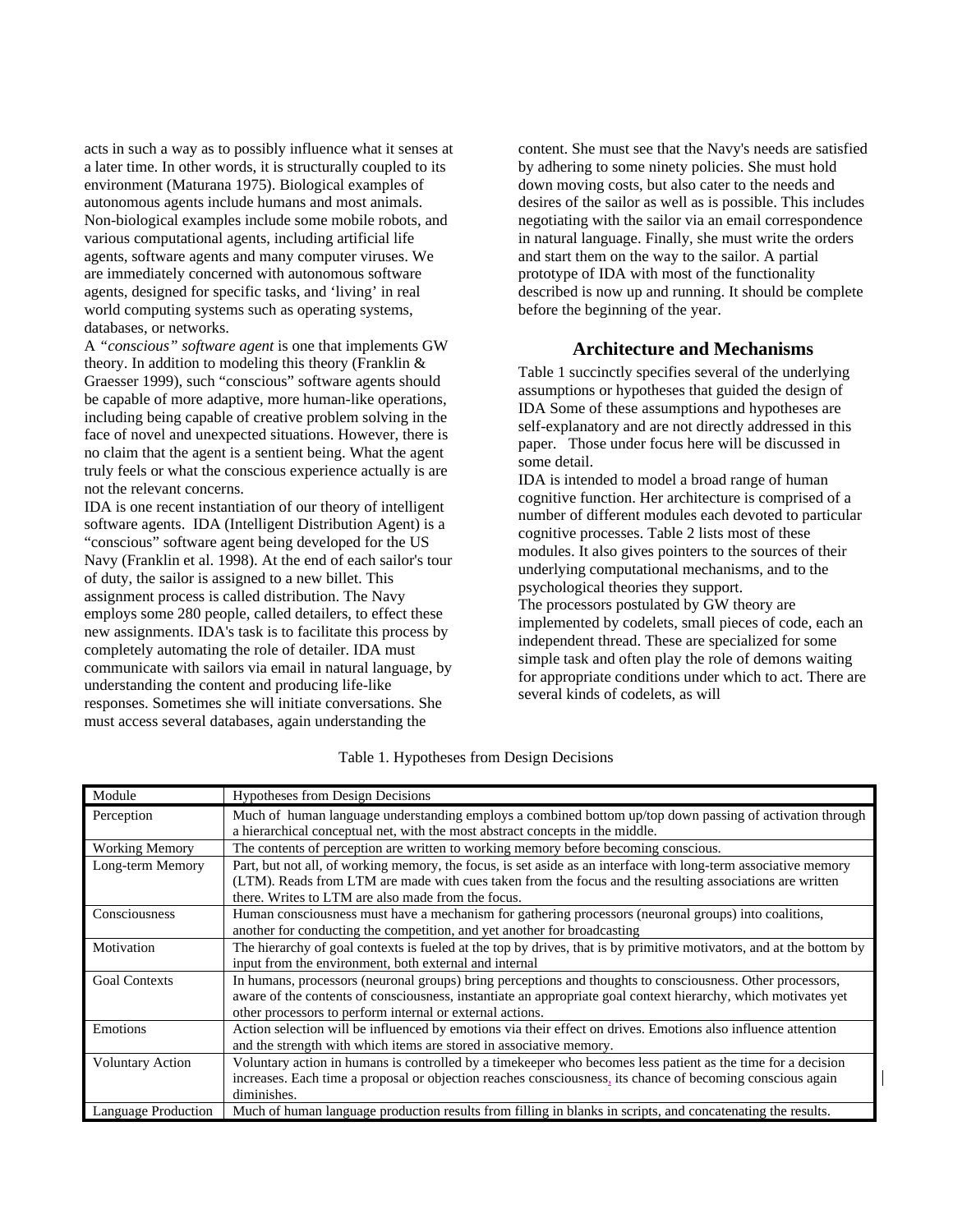be explained below. From a biological point of view, these codelets may well correspond to Edelman's neuronal groups (1987).

Perception in IDA consists mostly of processing incoming email messages in natural language. In sufficiently narrow domains, natural language understanding may be achieved via an analysis of surface features without the use of a traditional symbolic parser (Jurafsky & Martin 2000). Allen describes this approach to natural language understanding as complex, template-based matching (1995). Ida's relatively limited domain requires her to deal with only a few dozen or so distinct message types, each with relatively predictable content. This allows for surface level natural language processing. Her languageprocessing module has been implemented as a Copycatlike architecture (Hofstadter & Mitchell 1994) with codelets that are triggered by surface features. The mechanism includes a slipnet that stores domain knowledge, a pool of codelets (processors) specialized for recognizing particular pieces of text, and production templates for building and verifying understanding. Together they constitute an integrated sensing system for IDA, allowing her to recognize, categorize and understand. IDA must also perceive the contents read from databases, a much easier task. An underlying assumption motivates our design decisions about perception appears in Table 1. We will not defend this assumption in this paper.

Suppose, for example, that IDA receives a message from a sailor saying that his projected rotation date (PRD) is approaching and asking that a job be found for him. The perception module would recognize the sailor's name and social security number, and that the message is of the please-find-job type. This information would then be written to the workspace (working memory). The general principle here is that the contents of perception are written to working memory before becoming conscious. IDA employs sparse distributed memory (SDM) as her major associative memory (Kanerva 1988). SDM is a content addressable memory that, in many ways, is an ideal computational mechanism for use as a long-term associative memory (LTM). Any item written to the workspace cues a retrieval from LTM, returning prior activity associated with the current entry. In our example, LTM will be accessed as soon as the message information reaches the workspace, and the retrieved associations will be also written to the workspace.

At a given moment IDA's workspace may contain, ready for use, a current entry from perception or elsewhere, prior entries in various states of decay, and associations instigated by the current entry, i.e. activated elements of LTM.. IDA's workspace thus consists of both short-term working memory (STM) and something very similar to the long-term working memory (LT-WM) of Ericsson and Kintsch (1995).

Since most of IDA's cognition deals with performing routine tasks with novel content, most of her workspace is structured into registers for particular kinds of data and particular usage of that data. Part, but not all, the workspace, called the *focus<sup>1</sup>* , by Kanerva (1988)) is set aside as an interface with long-term LTM. Retrievals from LTM are made with cues taken from the focus and the resulting associations are written to other registers in the focus. The contents of still other registers in the focus are stored in (written to) associative memory. All this leads to the perception hypothesis in Table 1. Not all of the contents of the workspace eventually make their way into consciousness. The apparatus for "consciousness" consists of a coalition manager, a spotlight controller, a broadcast manager, and a collection of attention codelets who recognize novel or problematic situations (Bogner et al. 2000). Each attention codelet keeps a watchful eye out for some particular situation to occur that might call for "conscious" intervention. In most cases the attention codelet is watching the workspace, which will likely contain both perceptual information and data created internally, the products of "thoughts." Upon encountering such a situation, the appropriate attention codelet will be associated with the small number of codelets that carry the information describing the situation. (In the example of our message, these codelets would carry the sailor's name, his or her social security number, and the message type.) This association should lead to the collection of this small number of codelets, together with the attention codelet that collected them, becoming a coalition. Codelets also have activations. The attention codelet increases its activation in order that the coalition, if one is formed, might compete for the spotlight of "consciousness". Upon winning the competition, the contents of the coalition is then broadcast to all codelets. This leads us to the consciousness hypothesis in Table 1. Baars addresses the question of how content arrives in consciousness (1988, pp. 98-99), offering two possible high-level mechanisms both consistent with neurophysiological timing findings. He also devotes an entire chapter (1988 Chapter 3) to neurophysiological evidence consistent with the basic concept of a global workspace. Yet no mechanisms are proposed for the three distinct processes identified as being needed in our hypothesis above. Here we have a good example of engineering, as well as psychological, considerations giving direction to neurophysiological research. Continuing our example, an attention codelet will note the please-find-job message type, gather information codelets carrying name, ssn and message type, be formed into a coalition, and will compete for consciousness. If or when successful, its contents will be broadcast. IDA depends on a behavior net (Maes 1989) for highlevel action selection in the service of built-in drives. She

drives vary in urgency as time passes and the environment l

has several distinct drives operating in parallel. These

<sup>&</sup>lt;sup>1</sup> Not to be confused with focus as in focus of attention, an entirely different concept.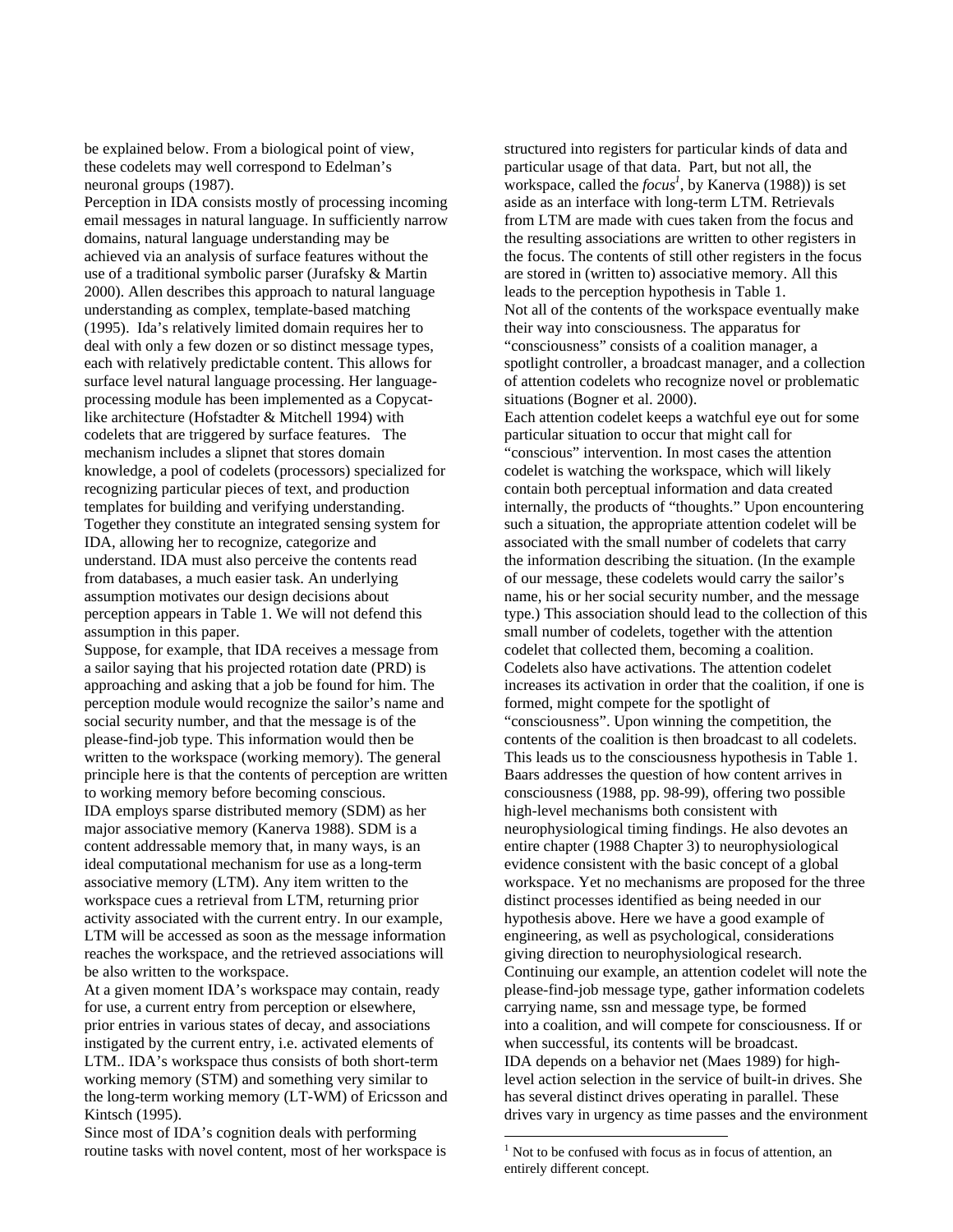| Module                    | Computational Mechanism motivated by              | Theories Accommodated                               |
|---------------------------|---------------------------------------------------|-----------------------------------------------------|
| Perception                | Copycat architecture (Hofstadter & Mitchell 1994) | Perceptual Symbol System (Barsalou 1999)            |
| <b>Working Memory</b>     | Sparse Distributed Memory (Kanerva 1988)          | Long-term Working Memory (Erricsson & Kintsch 1995) |
| Emotions                  | Neural Networks (McCellland & Rumelhart 1986)     | (Damasio 1999, Rolls 1999)                          |
| <b>Associative Memory</b> | Sparse Distributed Memory (Kanerva 1988)          |                                                     |
| Consciousness             | Pandemonium Theory (Jackson 1987)                 | Global Workspace Theory (Baars 1988)                |
| <b>Action Selection</b>   | Behavior Nets (Maes 1989)                         | Global Workspace Theory (Baars 1988)                |
| Constraint                | Linear Functional (standard operations research)  |                                                     |
| Satisfaction              |                                                   |                                                     |
| Deliberation              | Pandemonium Theory (Jackson 1987)                 | Human-Like Agent Architecture (Sloman 1999)         |
| <b>Voluntary Action</b>   | Pandemonium Theory (Jackson 1987)                 | Ideomotor Theory (James 1890)                       |
| Language Generation       | Pandemonium Theory (Jackson 1987)                 |                                                     |
| Metacognition             | <b>Fuzzy Classifers</b>                           | Human-Like Agent Architecture (Sloman 1999)         |

Table 2. IDA's Modules and Mechanisms and the Theories they Accommodate

changes. Behaviors are typically mid-level actions, many depending on several behavior codelets for their execution. A behavior net is composed of behaviors, corresponding to goal contexts in GW theory, and their various links. A behavior looks very much like a production rule, having preconditions as well as additions and deletions. It's typically at a higher level of abstraction often requiring the efforts of several codelets to effect its action. Each behavior occupies a node in a digraph. The three types of links, successor, predecessor and conflictor, of the digraph are completely determined by the behaviors. As in connectionist models (McClelland et al. 1986), this digraph spreads activation. The activation comes from that stored in the behaviors themselves, from the environment, from drives, and from internal states. The more relevant a behavior is to the current situation, the more activation it is going to receive from the environment. Each drive awards activation to those behavior that will satisfy it. Certain internal states of the agent can also send activation to the behavior net. One example might be activation from a coalition of codelets responding to a "conscious" broadcast. Activation spreads from behavior to behavior along both excitatory and inhibitory links and a behavior is chosen to execute based on activation. Her behavior net produces flexible, tunable action selection for IDA. As is widely recognized in humans the hierarchy of goal contexts is fueled at the top by drives, that is, by primitive motivators, and at the bottom by input from the environment, both external and internal*.* Returning to our example, the broadcast is received by appropriate behavior-priming codelets who know to instantiate a behavior stream for reading the sailor's personnel record in the behavior net. They also bind appropriate variables with name and ssn, and send activation to a behavior that knows how to initiate the accessing of the database. If or when that behavior is executed, behavior codelets associated with it begin to read data from the sailor's file. This data is written to the workspace. Each such write results in another round of associations, the triggering of an attention codelets, the resulting information coming to "consciousness," additional binding of variables and passing of activation,

and the execution of the next behavior. As long as it's the most important activity going, this process is continued until all the relevant personnel data is written to the workspace. In a similar fashion, repeated runs through "consciousness" and the behavior net result in a course selection of possible suitable jobs being made from the job requisition database. The process just described leads us to speculate that in humans, like in IDA, processors (neuronal groups) bring perceptions and thoughts to consciousness. Other processors, aware of the contents of consciousness, instantiate an appropriate goal context hierarchy, which in turn, motivates yet other processors to perform internal or external actions.

IDA's design includes mechanisms for emotions (McCauley & Franklin 1998). She may "experience" such emotions as guilt at not getting a sailor's orders out on time, frustration at not understanding a message, and anxiety at not being able to convince a sailor to accept a suitable job. Action selection will be influenced by emotions via their effect on drives, modeling work on human action selection (Damasio 1994). Emotions also influence attention, the means of bringing certain content to consciousness. They also influence the strength of writes to LTM.

IDA is provided with a constraint satisfaction module designed around a linear functional. It provides a numerical measure of the suitability, or fitness, of a specific job for a given sailor. For each issue (say moving costs) or policy (say sea duty following shore duty) there's a function that measures suitability in that respect. Coefficients indicate the relative importance of each issue or policy. The weighted sum measures the job's fitness for this sailor at this time. The same process, beginning with an attention codelet and ending with behavior codelets, brings each function value to "consciousness" and writes the next into the workspace. At last, the job's fitness value is written to the workspace. Since IDA's domain is fairly complex, she requires *deliberation* in the sense of creating possible scenarios, partial plans of actions, and choosing between them (Sloman 1999). In our example, IDA now has a list of a number of possible jobs in her workspace, together with their fitness values. She must construct a temporal scenario for at least a few of these possible billets to see if the timing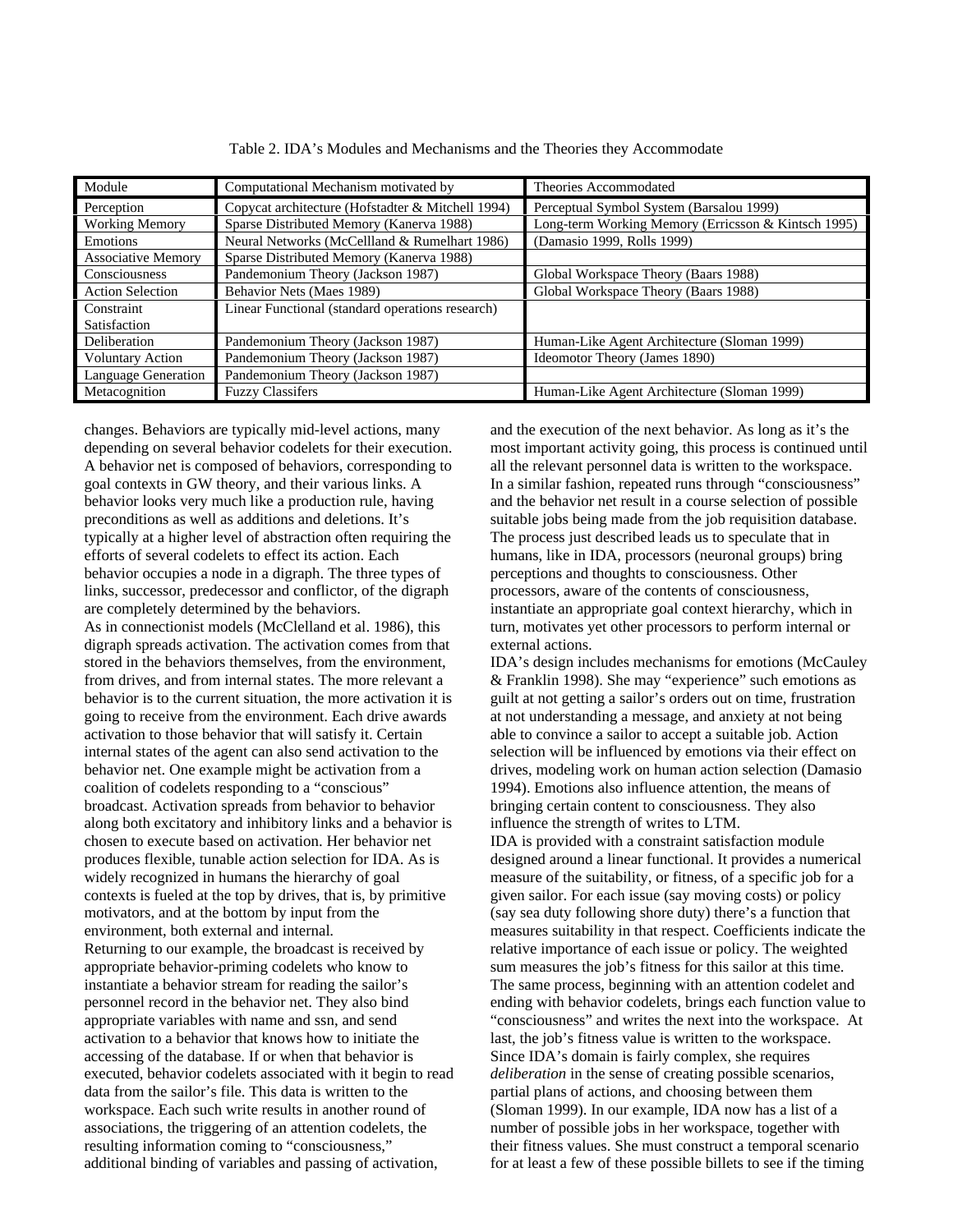will work out (say if the sailor can be aboard ship before the departure date). In each scenario the sailor leaves his or her current post during a certain time interval, spends a specified length of time on leave, possibly reports to a training facility on a certain date, uses travel time, and arrives at the new billet with in a given time frame. Such scenarios are valued on how well they fit the temporal constraints (the gap) and on moving and training costs. These scenarios are composed of scenes organized around events, and are constructed in the workspace by the same attention codelet to "consciousness" to behavior net to behavior codelets as described previously.

We humans most often select actions subconsciously, that is, without conscious thought. But we also make voluntary choices of action, often as a result of the kind of deliberation described above. Baars argues that such voluntary choice is the same a conscious choice (1997, p. 131). We must carefully distinguish between being conscious of the results of an action and consciously deciding to take that action, that is, of consciously deliberating on the decision. It's the latter case that constitutes voluntary action. William James proposed the *ideomotor theory* of voluntary action (James 1890). James suggests that any idea (internal proposal) for an action that comes to mind (to consciousness) is acted upon unless it provokes some opposing idea or some counter proposal. GW theory adopts James' ideomotor theory as is (1988, Chapter 7), and provides a functional architecture for it. The IDA model furnishes an underlying mechanism that implements that theory of volition and its architecture in a software agent.

Suppose that in our example at least one scenario has been successfully constructed in the workspace. The players in this decision making process include several proposing attention codelets and a timekeeper codelet. A proposing attention codelet's task is to propose that a certain job be offered to the sailor. Choosing a job to propose on the basis of the codelet's particular pattern of preferences, it brings information about itself and the proposed job to "consciousness" so that the timekeeper codelet can know of it. Its preference pattern may include several different issues (say priority, moving cost, gap, etc) with differing weights assigned to each. For example, our proposing attention codelet may place great weight on low moving cost, some weight on fitness value, and little weight on the others. This codelet may propose the second job on the scenario list because of its low cost and high fitness, in spite of low priority and a sizable gap. If no other proposing attention codelet objects (by bringing itself to "consciousness" with an objecting message) and no other such codelet proposes a different job within a given span of time, the timekeeper codelet will mark the proposed job as being one to be offered. If an objection or a new proposal is made in a timely fashion, it will not do so. Two proposing attention codelets may alternatively propose the same two jobs several times. Several mechanisms tend to prevent continuing oscillation. Each

time a codelet proposes the same job it does so with less activation and, so, has less chance of coming to "consciousness." Also, the timekeeper loses patience as the process continues, thereby diminishing the time span required for a decision. Finally, the metacognitive module watches the whole process and intervenes if things get too bad (Zhang et al. 1998a). A job proposal may also alternate with an objection, rather than with another proposal, with the same kinds of consequences. These occurrences may also be interspersed with the creation of new scenarios. If a job is proposed but objected to, and no other is proposed, the scenario building may be expected to continue yielding the possibility of finding a job that can be agreed upon. Experimental work of neuroscientist Benjamin Libet lends support to this implementation of voluntary action as mirroring what happens in humans (Libet et al. 1983). He writes, "Freely voluntary acts are preceded by a specific electrical change in the brain (the 'readiness potential', RP) that begins 550 ms before the act. Human subjects became aware of intention to act 350-400 ms after RP starts, but 200 ms. before the motor act. The volitional process is therefore initiated unconsciously. But the conscious function could still control the outcome; it can veto the act." Libet interprets the onset of the readiness potential as the time of the decision to act. Suppose we interpret it, instead, as the time a neuronal group (attention codelet) decides to propose the action (job). The next 350-400 ms would be the time required for the neuronal group (attention codelet) to gather its information (information codelets) and win the competition for consciousness. The next 200 ms would be the time during which another neuronal group (timekeeper) would wait for objections or alternative proposals from some third neuronal group (attention codelet) before initiating the action. This scenario gets the sequence right, but begs the question of the timing. Why should it take 350 ms for the first neuronal group (attention codelet) to reach consciousness and only 200 ms for the third? Our model would require such extra time during the first pass to set up the appropriate goal context hierarchy (behavior stream) for the voluntary decision making process, but would not require it again during the second. The problem with this explanation is that we identify the moment of "consciousness" with the broadcast, which occurs before instantiation of the behavior stream. So the relevant question is whether consciousness occurs in humans only after a responding goal structure is in place? This leads us to the voluntary action hypothesis in Table 1. Once one or more jobs are voluntarily selected, IDA must generate an email message offering them to the sailor. Due to her relatively narrow domain, IDA generates language (email messages) by filling in appropriate scripts. These reside in behavior codelets, and are chosen by the same "conscious" process as has been used so often previously. Thus much of language production results from filling in blanks in learned scripts, and concatenating the results.